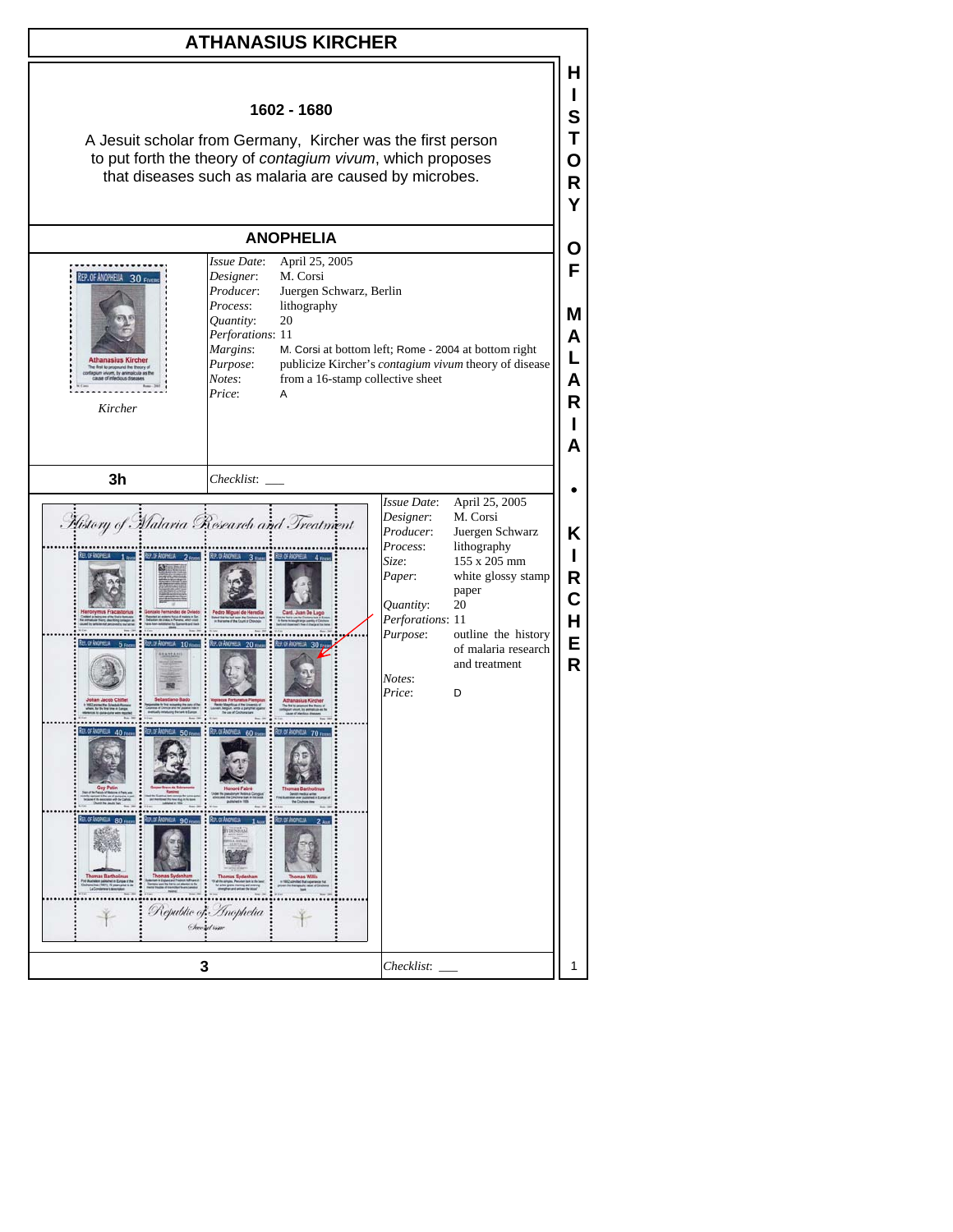| <b>ATHANASIUS KIRCHER</b>                                 |                                                                                                                                                                                                                                                           |                                                                                                                                                       |
|-----------------------------------------------------------|-----------------------------------------------------------------------------------------------------------------------------------------------------------------------------------------------------------------------------------------------------------|-------------------------------------------------------------------------------------------------------------------------------------------------------|
| н<br>I<br>S<br>T<br>$\mathbf O$<br>$\mathsf R$<br>Y       | Description: as 3h: imperforate<br>REP. OF ANOPHELIA 30 FEVERS<br>Quantity:<br>20<br>Notes:<br>Price:<br>A<br><b>Athanasius Kircher</b><br>The first to propound the theory of<br>Integrant viviant, by animatcula as the<br>cause of intectious diseases |                                                                                                                                                       |
|                                                           | 3hi                                                                                                                                                                                                                                                       |                                                                                                                                                       |
| O<br>F<br>M<br>A<br>L<br>A<br>$\mathsf{R}$<br>I<br>A<br>Κ | History of Malaria Research and Treatment<br>0000<br>Republic of Inophelia<br>Sheradian                                                                                                                                                                   | Quantity: 5<br>Notes:<br>as #3: imperforate<br>Price:<br>D                                                                                            |
| I<br>R                                                    | 3q                                                                                                                                                                                                                                                        | Checklist: ____                                                                                                                                       |
| $\mathbf C$<br>H<br>E<br>$\overline{\mathsf{R}}$          | Republic of Anophelia<br>HISTORY OF MALARIA RESEARCH<br>AND TREATMENT<br>History of Malaria Research and Treatment<br>Republic of Anophelia<br>Chaind town                                                                                                | Cancel: Post Office 01<br>Cachet: post office<br>228 x 331 mm<br>Size:<br>Notes:<br>Price:<br>$\mathbf C$<br>OF ANO<br>EP<br>œ<br>25 Apr 2005<br>4 FC |
| $\overline{\mathbf{c}}$                                   | 1                                                                                                                                                                                                                                                         | Checklist:                                                                                                                                            |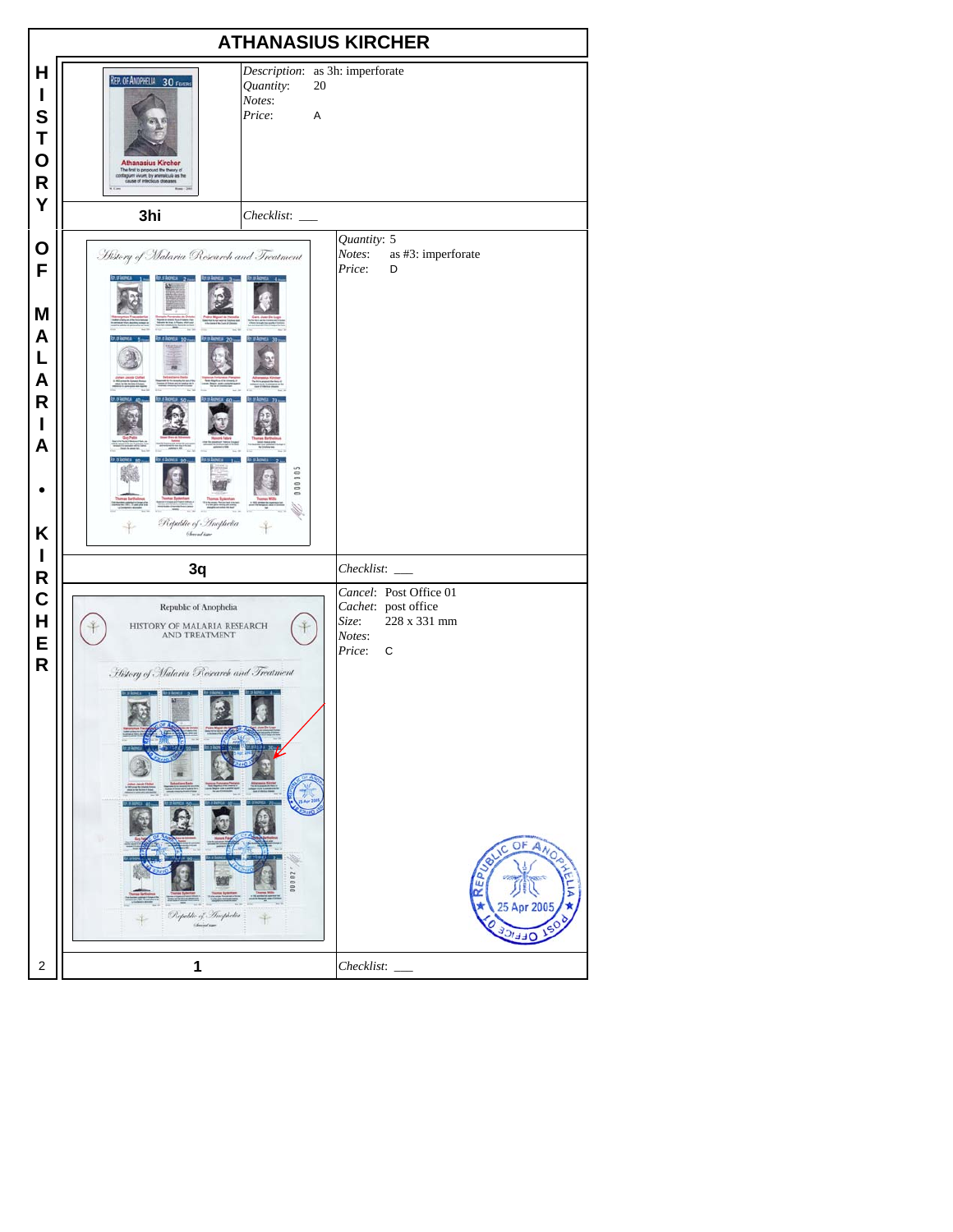